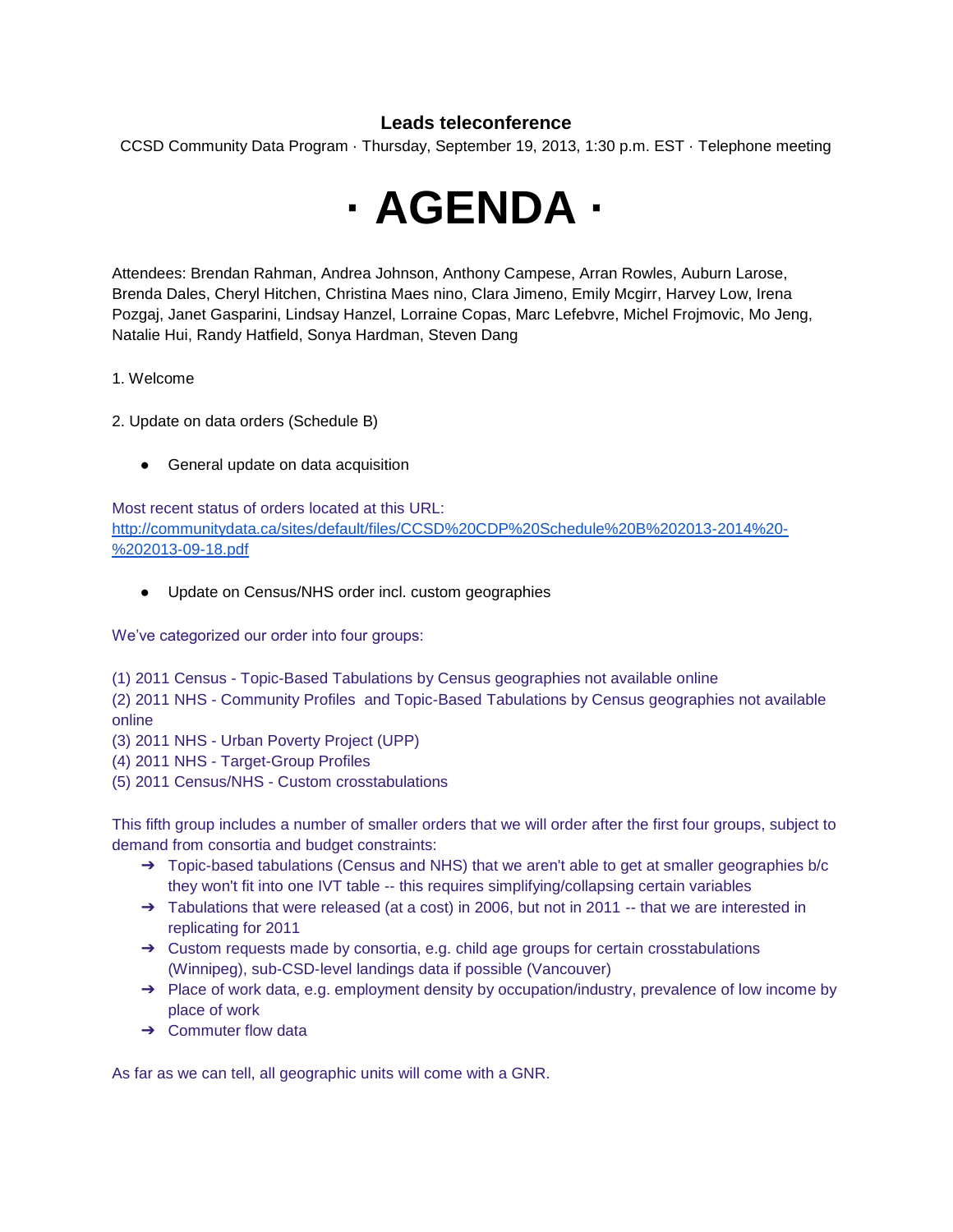We will finalize our first custom NHS order early in October, and we're expecting a 8-10 wk turnaround, last we checked with Statistics Canada. That means we should start getting data around the end of November, but this could change (earlier or later) depending on Statistics Canada.

● Update on Working Poor & Income Inequality tables

Ordered for 2010 (Taxfiler custom order). Methodology to be discussed for 2011. Contact Katherine Scott [\(scott@ccsd.ca\)](mailto:scott@ccsd.ca) for further information.

● Update on Schedule C

Users must accept the new schedule C when they sign up, or for existing users when they first sign in.

● New ENVISION protocol [\(http://communitydata.ca/envision\)](http://communitydata.ca/envision)

Please contact [envision@communitydata.ca](mailto:envision@communitydata.ca) if you wish to use ENVISION or find out more about it.

- 3. Update on training and capacity building
	- communitydata.ca was migrated from Drupal 6 to 7 over the summer
	- Newsletter and product profile will be released by September 27th
	- CDP team are seeking examples and business cases of use of CDP data
		- (Active communication is ongoing with 11 prospective consortia, and general communication with a further 20)

## **Winnipeg:**

The City of Winnipeg uses the data to create<http://now.winnipeg.ca/maps> The United Way here also has a project using the data:<http://www.mypeg.ca/>

## **Peel Region:**

I wanted to send along an example of how Peel uses CDP data. Below is a link to our Economic Dashboard, which relies on the Canadian Business Pattern data for one of the indicators to show the state of Peel's economy. This page is widely used both internally and by external review boards, particularly to help determine Peel's credit rating.

http://www.peelregion.ca/finance/dashboard-eco/

## **Toronto:**

[Community Data Short Overview](http://communitydata.ca/sites/default/files/Community%20Data%20Short%20Overview.pdf) [City of Toronto Use of the Community Data Program](http://communitydata.ca/sites/default/files/City%20of%20Toronto%20Use%20of%20the%20Community%20Data%20Program.pdf) [Cost Savings for Toronto](http://communitydata.ca/sites/default/files/CDP%20Cost%20Savings%20for%20Toronto.pdf)

## **York Region:**

[Changing Landscapes: Recent Immigrants Living in York Region](http://www.york.ca/Departments/Community+Services+and+Housing/changinglandscapes.htm) [Projections on the Diversity of Residents Living in York Region from 2006 to 2031](http://www.york.ca/Departments/Community+Services+and+Housing/diversityfactsheet.htm)

• The working group has suggested that CDP design an online pamphlet explaining a few key characteristics of the National Household Survey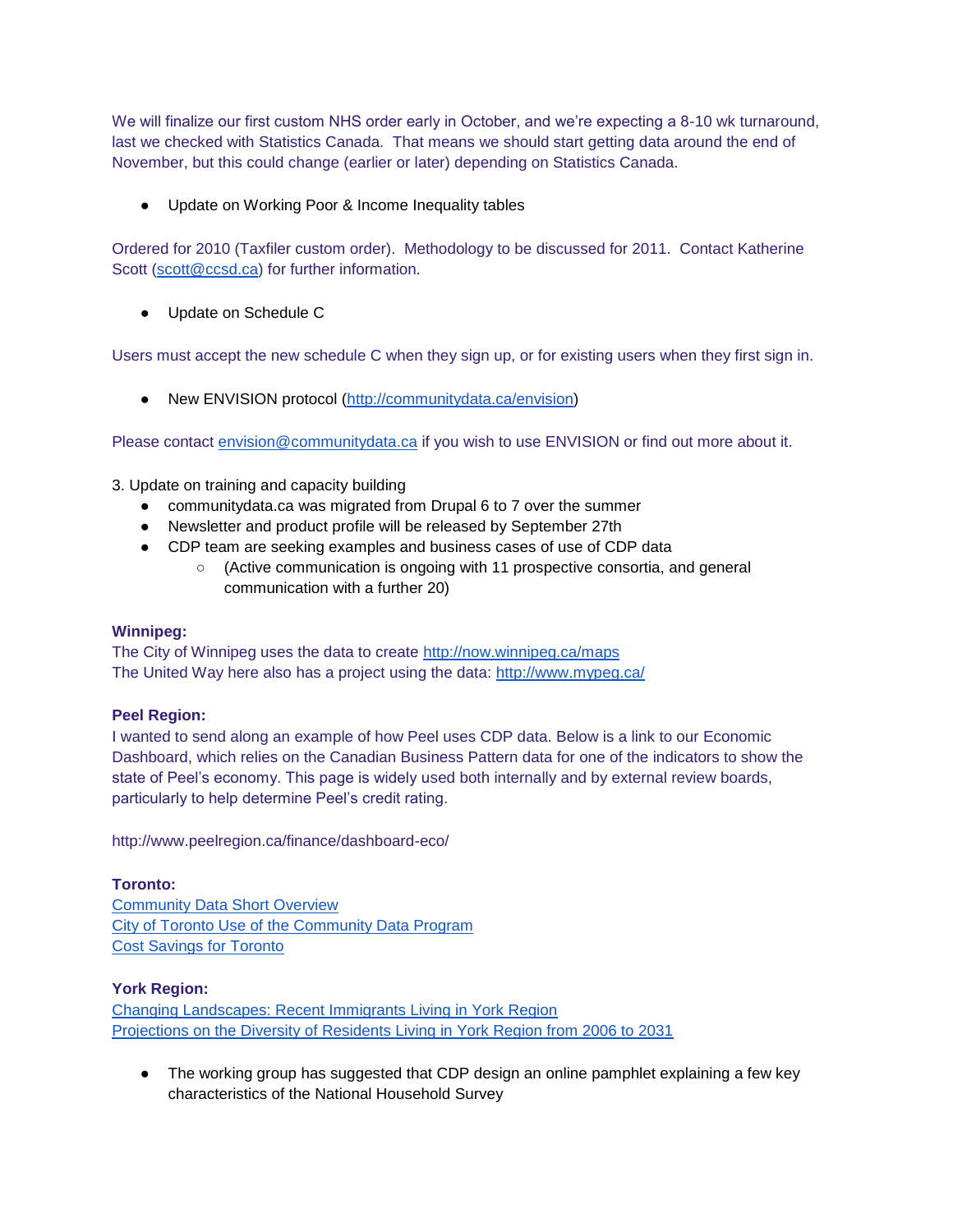Updates to be provided as they emerge. Toronto is generating their own guide, which the working group will draw upon. We don't have a firm date set, but by the time our NHS custom data begins to arrive we would like to have something finalized (end of November).

Brendan is taking the lead on this in conjunction w/ the working group.

- The working group has suggested a users' webinar to discuss the 2011 Census/NHS.
	- CDP team would like to deliver the webinar by mid-November and include Statistics Canada as a speaker
	- Possible date: November 21, 2013

Lots of positive feedback for the webinar concept. We will confirm date based on Statistics Canada's availability, and begin planning for the event.

- CDP team reviewed some webinar tool options, and will propose that CCSD acquire a licensed version for use in Leads teleconferences, orientation, training activities, and working group meetings
	- (How do you find this meeting?)
	- Encouraged to use chat feature

General feedback: easy to use; some audio issues; would be nice to share screen of presenter. We will test again during working group meeting on September 25 and test the screen share feature. (Brendan intended to share his screen for this meeting, but encountered web browser-related difficulties that have since been resolved.)

#### 4. Reporting on the data

● Use of TransUnion and Environics Analytics Data by Toronto

Approval has been fast (2 wks) for mapping/reporting on TU variables uniquely.

Approval has been slow when correlating TU variables against non-TU variables.

We are scheduling a meeting on October 4 to discuss ways to streamline the approvals process for publishing reports that use TransUnion data. If this remains an issue we may need to have a discussion about our relationship with TransUnion.

Marc Lefebvre has found that data quality in rural areas has been problematic.

Durham and Vancouver are both interested in using TU data in the near future.

● CCSD-led Working Group on measuring the working poor. Katherine Scott will be reaching out to the CDP membership. Contact [scott@ccsd.ca](mailto:scott@ccsd.ca) for details.

5. Future meetings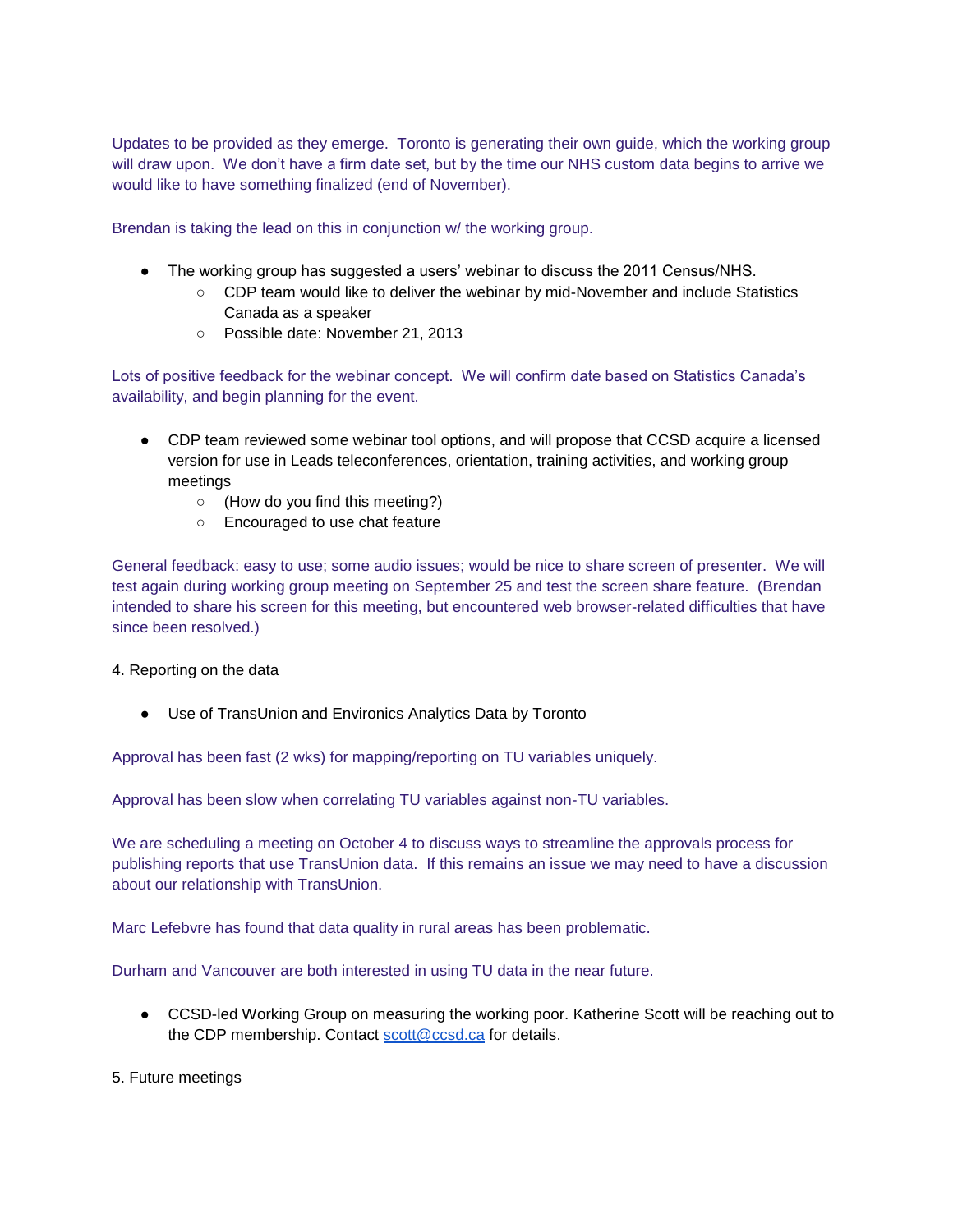● Seeking a host for the Thursday/Friday May 15/16, 2014 Annual Program meeting

Potential hosts: London, Peel Region, any others?

● Seeking a theme or topic(s) for the June 2014 Community Data Canada roundtable

Potential themes:

- $\rightarrow$  Big data
- ➔ Usability
- → Any others?

Irena Pozgaj votes for big data as well.

6. Other business

--

● Any thoughts, comments, etc.?

Next Leads teleconference: Thursday, January 23, 2014, 1:30 p.m. EST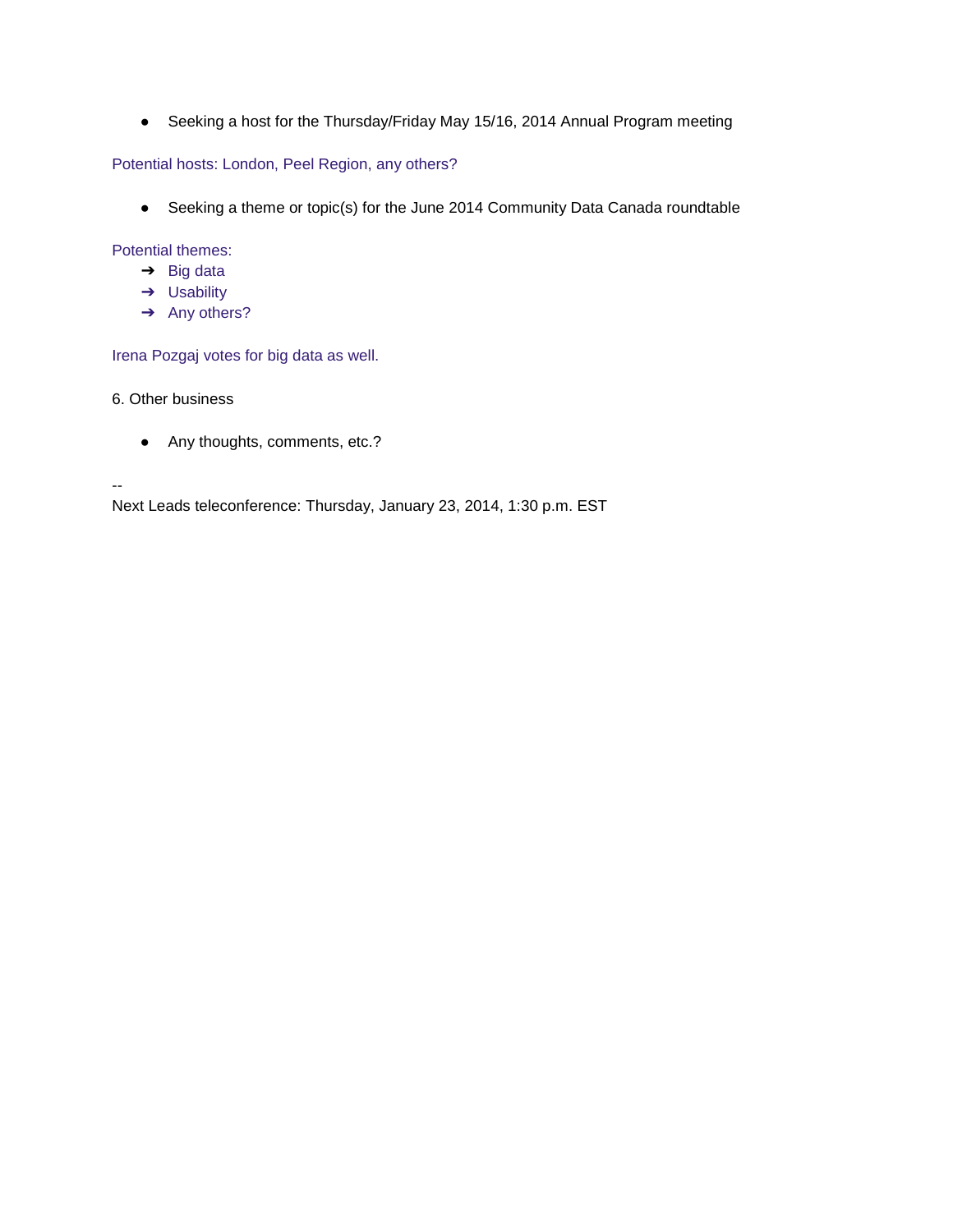# **Web conferencing software instructions**

1. Register for the meeting at this URL:<http://cdp.enterthemeeting.com/m/ZHXEAMHW>

Ignore audio Option 1 (dial-in). We will be using Option 2 (mic and headset).

|         |                                                             | <b>Registration Complete!</b>                                                                                      |
|---------|-------------------------------------------------------------|--------------------------------------------------------------------------------------------------------------------|
|         |                                                             | CCSD CDP Leads teleconference                                                                                      |
|         |                                                             | Thu, Sep 19th, 2013 at 1:30 pm EDT                                                                                 |
|         |                                                             | <b>O</b> Add to Outlook <b>D</b> Add to iCal <b>BI</b> Add to Google Calendar                                      |
|         |                                                             |                                                                                                                    |
|         |                                                             | Instructions for attending the meeting                                                                             |
|         |                                                             | <b>Presentation instructions</b>                                                                                   |
|         |                                                             | At the time listed above, click the following link to join: http://cdp.enterthemeeting.com/m/ZHXEAMHW<br>/Q7YIPY2Z |
|         |                                                             | <b>Audio instructions</b>                                                                                          |
|         | Option 1                                                    | Option 2                                                                                                           |
| Number: | Dial-in to the following conference line:<br>(949) 202-4265 | You may join the conference bridge with your<br>computer's microphone/speakers or headset.                         |

2. On the day of the meeting, click on the link provided in the registration email that you received. You will see the following message:



3. Select "Use your mic and speakers/headset", and then "Enter the Meeting".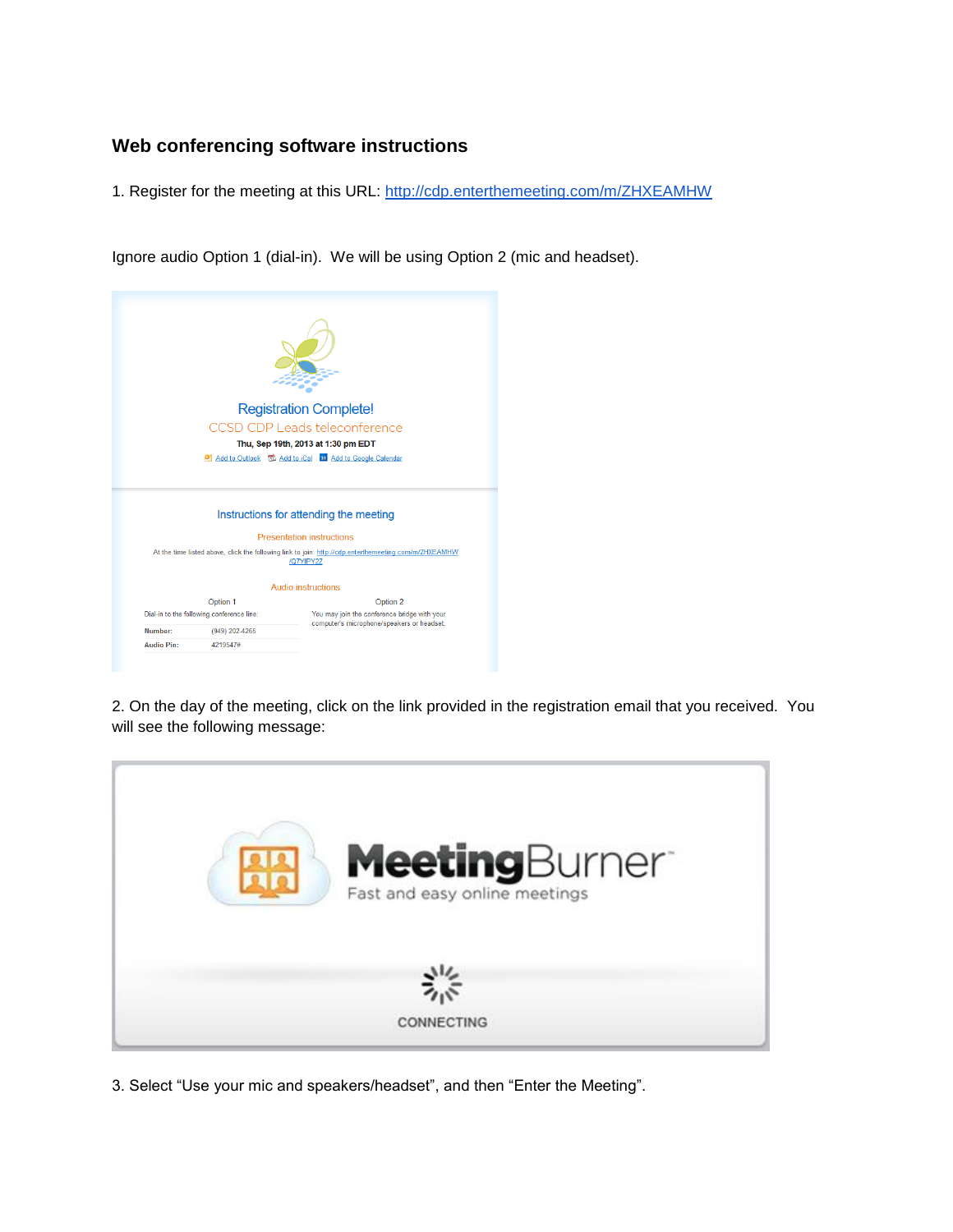| Which audio option will you use for this meeting?<br>Dial in to the conference line<br>Dial 949-202-4265 then enter PIN: 4219547# |
|-----------------------------------------------------------------------------------------------------------------------------------|
| Use your mic and speakers/headset                                                                                                 |
| Use your speakers (for listening only)                                                                                            |
| <b>Enter the Meeting</b><br>Remember my choice for future meetings.                                                               |

If you accidentally press the wrong button, you can change your settings later: Under "Audio Options" on the left side of the screen, change "Dial In" to "Headset / Mic". You may need to "allow" Adobe Flash to use your audio devices).

4. You should then see a screen that looks something like this:



From here, you can do the following:

- Speak and listen
- View the host's screen
- Chat to all participants (see the tab labelled "Chat")
- Ask a question (see button labelled "Ask a Question" near the top left)
- Mute yourself by pressing the microphone button on the left side of the screen